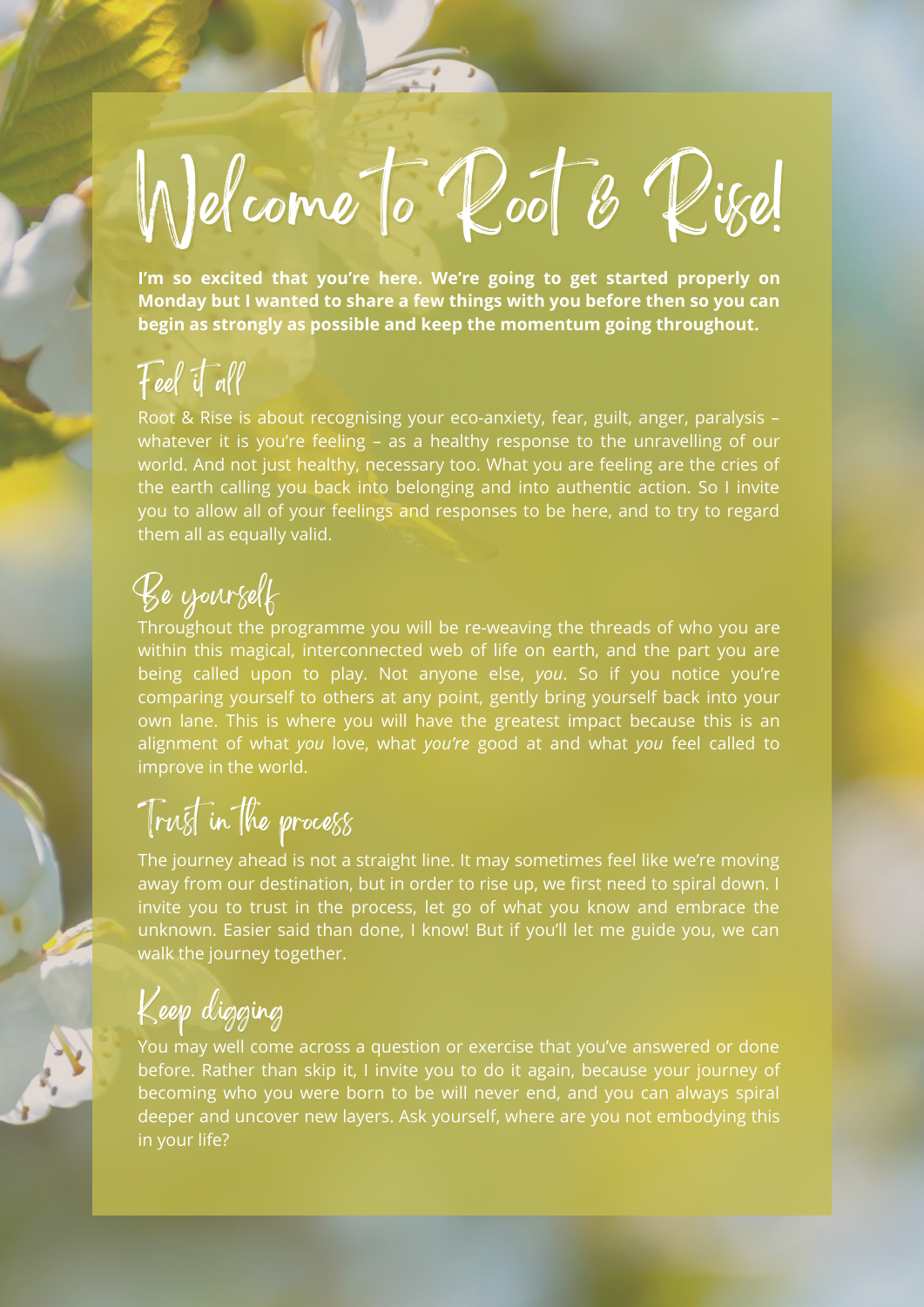#### I' m holding time

I've designed these daily sessions to be as doable as possible, because I know how hard it can be to find the time, energy and motivation. So I've made sure they are a maximum of twenty minutes, some are less. If you know you have more time, please do pause the recording if you want to create more space for an exercise. I'll also sometimes offer optional suggestions that take you outside of the twenty minutes. Please take or leave these, depending on where you're at.

#### Embrace the ebb and flow

The aim is to have more clarity by the end of the programme BUT you may find your newfound clarity feels short lived. This is because we are constantly ebbing and flowing through cycles of growth. So having emerged from the programme with a deeper sense of who you are and what you offer and enjoying some time in the sun, you may find your confidence wobbling as you descend into another phase of the unknown, what Kate Northrup calls the Fertile Void. I encourage you not to be discouraged by this! On the contrary - embrace it. This is an important part of any cycle, mirroring winter when everything rests. That doesn't mean nothing is happening. In the rest of nature, beneath the surface seeds and bulbs are maturing. On the trees, buds are forming. If you can surrender to it, you will emerge with even more clarity and even deeper roots in who you are and what you offer.

#### Don 't be alone

You are invited to join a private Facebook group specifically for women taking part in the Root & Rise journey. I'm aware that seeing what we see in the world can be a lonely thing and I really wanted to give you the opportunity to connect with other women who get it. This is a safe space to share and dig a little deeper into what's coming up for you - if you want to. It's also intended to keep you motivated throughout the journey. Please feel free to start your own posts, respond to mine or both. I'll also be at the end of an email throughout the whole process. I invite you to use this support as much or as little as you need.

## Keep up the motivation

Starting Monday, you'll receive daily emails linking you to that day's recorded session. It will also be automatically added to the private podcast so you can go straight there if it suits you better. The emails also act as a gentle nudge, reminding you to listen in.